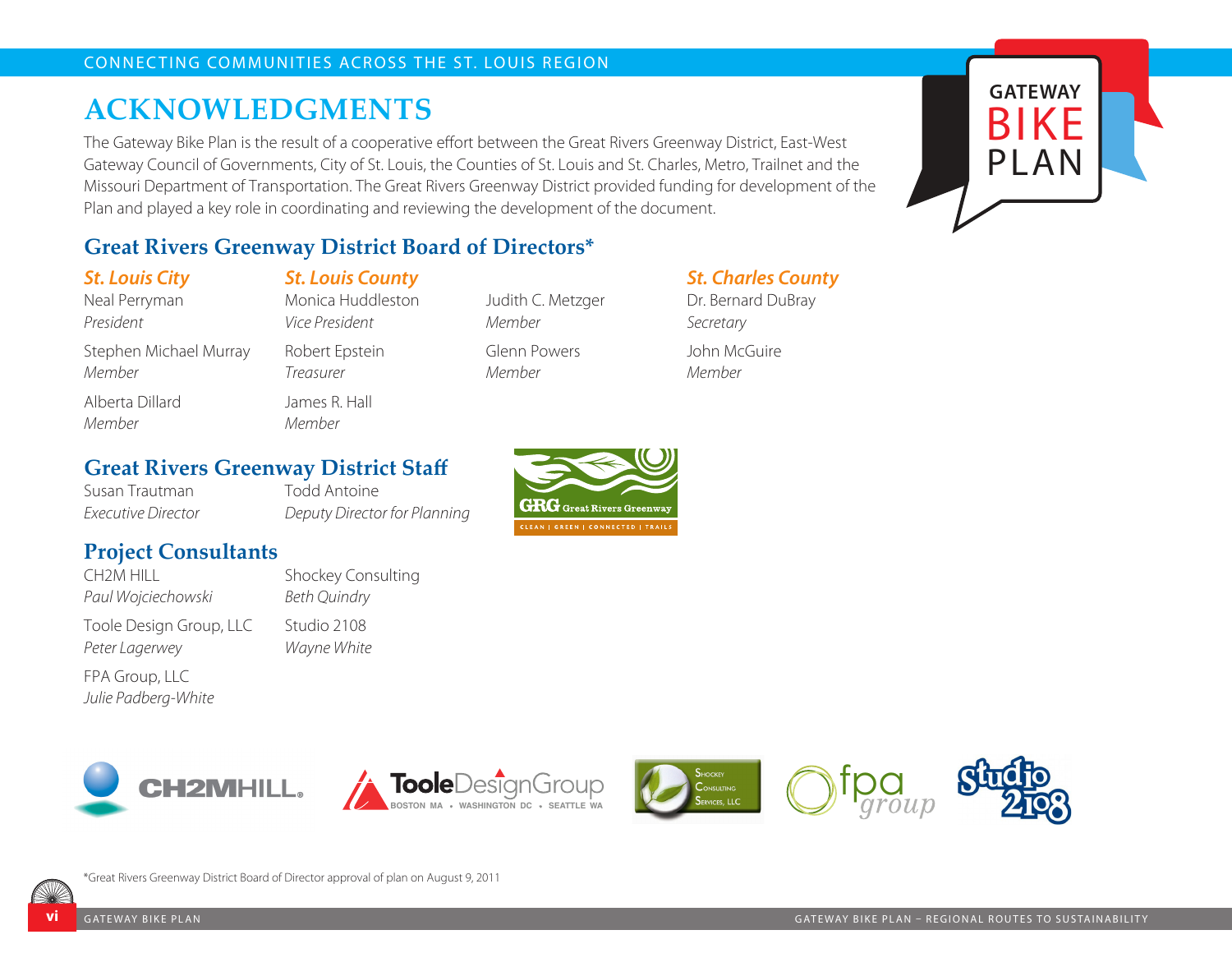#### *Thank you to the following for providing meeting space to engage the community throughout the project.*

City of Brentwood, City of Des Peres, Forest Park Forever, City of Maryland Heights, City of Richmond Heights, City of St. Louis, City of St. Peters, City of Webster Groves, Missouri Department of Transportation and the University of Missouri-St. Louis

#### **Committees**

The agencies and organizations listed below comprised the Core Stakeholder Group. Working in partnership with the Technical and Citizen Advisory committees, the Core Stakeholder Group provided guidance and support for the development of the Plan, including defining the Bicycle Network, and the programs and policies that are instrumental for successful implementation of the Gateway Bike Plan.

#### *Core Stakeholders*

The Core Stakeholder Group was a group of lead agencies and advocates who were involved in guiding the plan development. These individuals were also included in the Technical Advisory Committee.

*City of St. Louis* – John Kohler *East West Gateway Council of Governments* – Jim Wild, Rachael Pawlak

*Great Rivers Greenway District* – Todd Antoine

*Metro (Bi-state Development Agency)* – Mark Phillips *Missouri Department of Transportation* – Tom Blair, Laura Ellen

*St. Charles County* – Gary Podhorsky *St. Louis County* – Michael Bardot, Mike Zeltmann *Trailnet* – Kevin Neill

*St. Louis Regional Bicycle Federation (Merged with Trailnet in 2011)* – Patty Vinyard

### **Citizens Advisory Committee (CAC)**

The citizens and bicycle advocates who served on the Plan's Citizens Advisory Committee provided considerable input and advice throughout the planning process, as well as draft plan review assistance and voluntary event coordination at several public meetings.

| Shana Albright  | David Fiedler         | Chris Linneman             | Shelley Smith          |
|-----------------|-----------------------|----------------------------|------------------------|
| Jennifer Ash    | Tom Finan             | Chris Ludwig (Also on TAC) | Seth Teel              |
| Nancy Battersby | Joseph Gallo          | Rob Maltby                 | Joe Torrisi            |
| Charlie Boyce   | <b>Burton Garland</b> | Rob Mosby                  | Sarah Turner           |
| Phillip Boyd    | David Gipson          | Anne Marie Mosher          | Larry Welty            |
| Stephanie Co    | Stuart Higano         | Ben Niesen                 | Romona Taylor Williams |
| Gary Crews      | Peter Hovey           | Gerry Noll                 | Jeremy Wolfmeyer       |
| John Cameron    | Karen Karabell        | Wes Ridgeway               | Sarah Worthington      |
| John D'Agostino | J. Donovan Larson     | Kylie Roth                 | Ben Zalasky            |
|                 |                       |                            |                        |